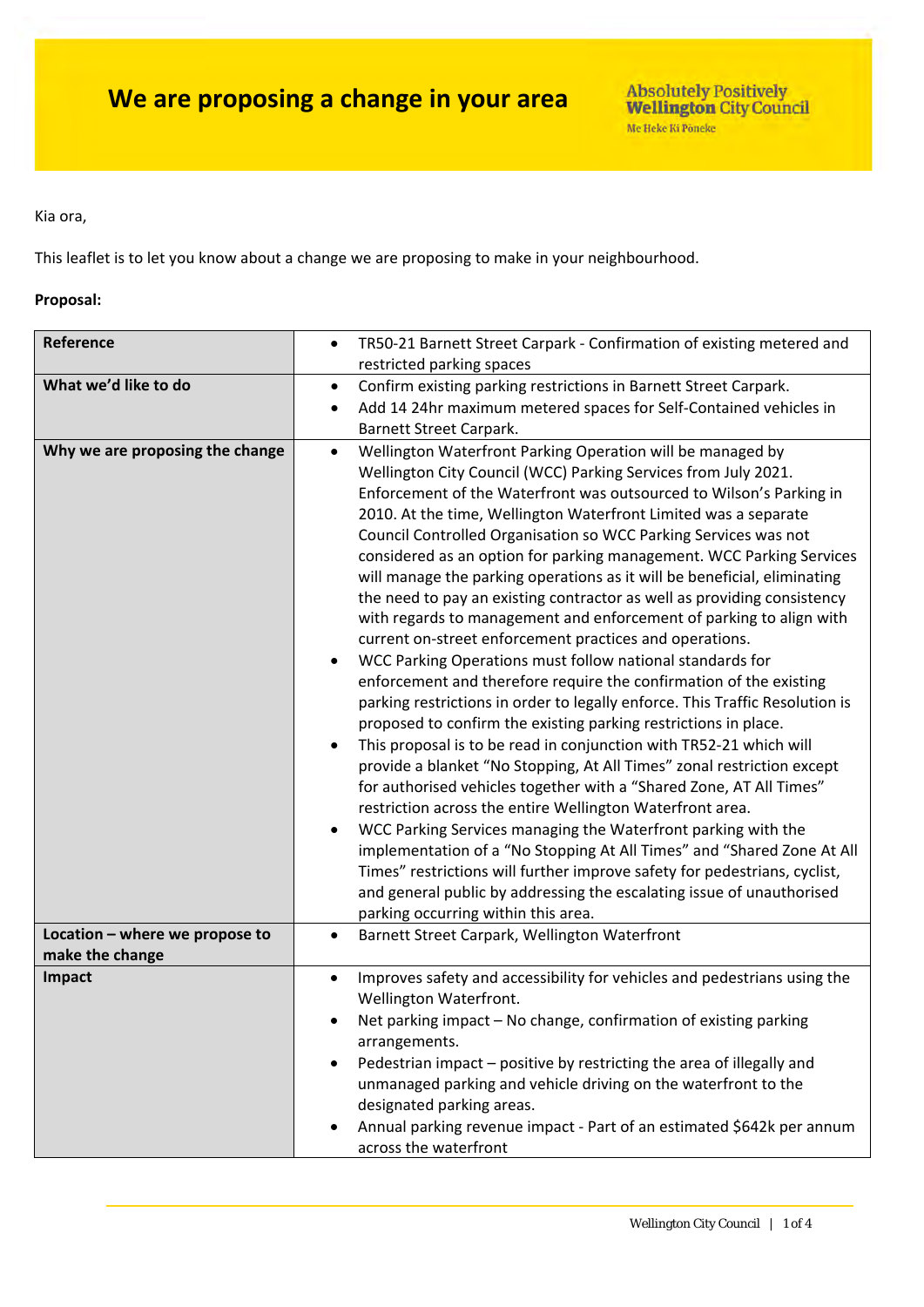# **We are proposing a change in your area**

|                                           | Improved efficiency and enforcement - providing consistency to<br>enforcement operations with current on-street practices whilst creating<br>less confusion when customers are seeking answers to their parking and                                                                                                                                                                                                                                                                                                                                       |
|-------------------------------------------|-----------------------------------------------------------------------------------------------------------------------------------------------------------------------------------------------------------------------------------------------------------------------------------------------------------------------------------------------------------------------------------------------------------------------------------------------------------------------------------------------------------------------------------------------------------|
|                                           | infringement queries.                                                                                                                                                                                                                                                                                                                                                                                                                                                                                                                                     |
| How this relates to the parking<br>policy | Supports a shift in the mode of transport used - facilitate a shift to<br>$\bullet$<br>active modes (e.g. walking and cycling) and public transport through<br>parking management and pricing, to move more people while driving<br>fewer vehicles.<br>Support safe movement - facilitate the safe and efficient movement of<br>people and goods by focusing on people safely moving along the<br>transport corridors rather than people parking in these corridors where<br>active transport is to be encouraged.                                        |
| <b>Additional Information</b>             | Reduced expenditure within Wellington City Council - eliminating the<br>$\bullet$<br>need to pay existing external contractors.<br>The Waterfront is to support people who visit, live and work in the CBD<br>and Waterfront and is not intended for commuter parking. The WCC<br>Parking Policy aligns with this proposal by prioritising the waterfront<br>area for active modes of transport.<br>To view the legal description for this Traffic Resolution, an electronic<br>copy of the report will be available on the Council's website from 9.00am |
|                                           | Tuesday 2 March 2021 at www.wellington.govt.nz/haveyoursay or you                                                                                                                                                                                                                                                                                                                                                                                                                                                                                         |
|                                           | can call (04) 499 4444 and we will send one out to you.                                                                                                                                                                                                                                                                                                                                                                                                                                                                                                   |
| <b>Feedback</b>                           | If you would like to provide us with specific feedback, you can do<br>so by filling out an online submission form, downloading a<br>printable submission form on<br>www.wellington.govt.nz/haveyoursay or emailing us at                                                                                                                                                                                                                                                                                                                                  |
|                                           | trfeedback@wcc.govt.nz.                                                                                                                                                                                                                                                                                                                                                                                                                                                                                                                                   |
|                                           | Please note if you are giving feedback the consultation period opens                                                                                                                                                                                                                                                                                                                                                                                                                                                                                      |
|                                           | 9.00am Tuesday 2 March and finishes 5.00pm Monday 22 March 2021.                                                                                                                                                                                                                                                                                                                                                                                                                                                                                          |
| <b>Next Steps</b>                         | 1. Feedback collated by Tuesday 23 March 2021.                                                                                                                                                                                                                                                                                                                                                                                                                                                                                                            |
|                                           | The proposal will go to the Strategy and Policy Committee on Thursday<br>2.<br>22 April 2021.                                                                                                                                                                                                                                                                                                                                                                                                                                                             |
|                                           | 3. If approved, the proposal will be installed within the following 3 months.                                                                                                                                                                                                                                                                                                                                                                                                                                                                             |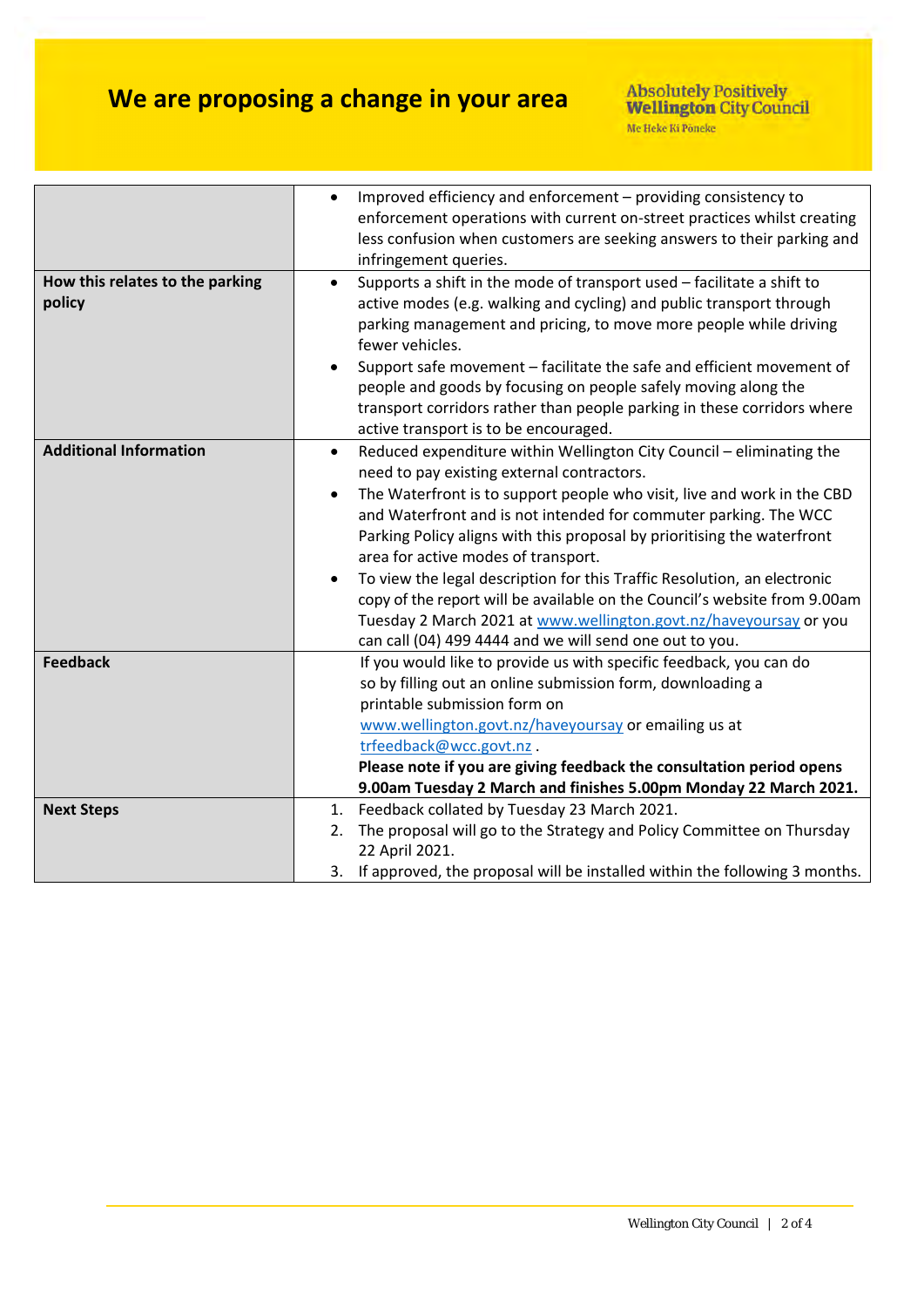### **We are proposing a change in your area**

**Absolutely Positively Wellington City Council** Me Heke Ki Pôneke

### **Traffic Resolution Plan: TR50‐21 Barnett Street Carpark ‐ Confirmation of existing metered and restricted parking spaces**